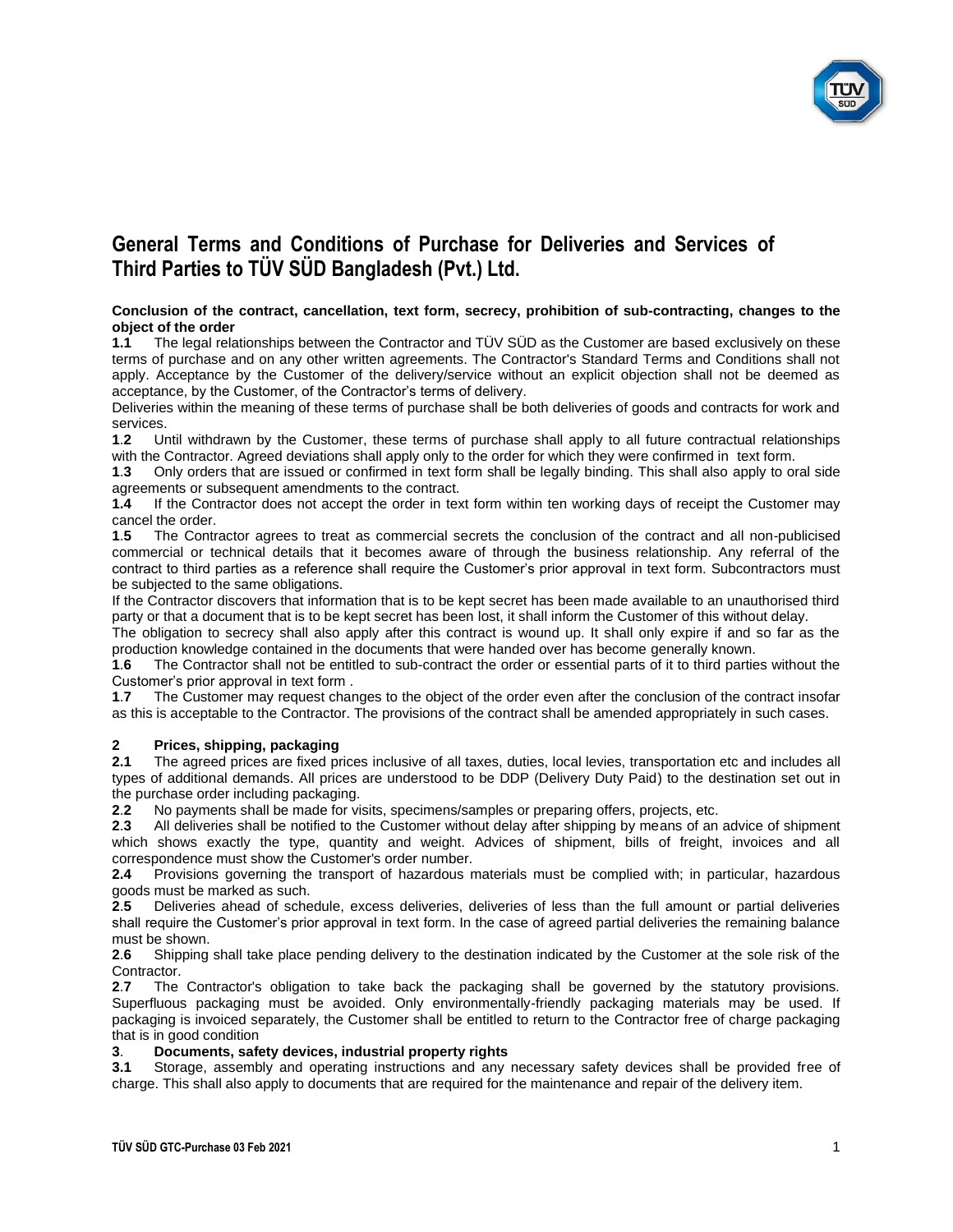

**3**.**2** The Contractor shall furnish documentary evidence of origin requested by the Customer with all the necessary data, duly sign it and make it available free of charge without delay.

**3**.**3** Implementation records, in particular drawings, jigs and fixtures, tools, models, etc., which the Customer handed to the Contractor for the implementation of the order, or which were made in accordance with the Customer's instructions or paid for by the Customer, shall remain the property of the Customer. The Contractor may only use them for the contractually agreed purposes and they may only be made accessible to third parties with the Customer's written approval After the order has been carried out the above-mentioned items shall be returned to the Customer without exception.

**3.4** The Contractor guarantees that all deliveries are free of the proprietary rights of third parties and that in particular the industrial property rights, licences and copyrights or other patent rights of third parties are not infringed by the delivery and use of the delivery items.

**3**.**5** The Contractor shall indemnify the Customer and its customers from all claims by third parties arising from any infringements of industrial property rights and shall bear all the costs that accrue to the Customer in this context.

**3**.**6** The Customer shall have the right to obtain from the rightful owner at the Contractor's cost the approval to use the delivery items concerned.

**3**.**7** The Contractor shall not be entitled to make use of the Customer's trade name, logos or trademarks for its own benefit or that of third parties. Without the Customer's prior written approval, the Contractor may not use these either individually or in combination with its own trade name, trademarks or logos.

If the Customer grants its approval the Contractor shall strictly comply with the instructions with regard to size, positioning and layout of the trade name, trademarks or logos.

### **4**. **Dates, contractual penalty, withdrawal, substitute performance**

**4.1** Agreed delivery dates and periods are binding. The receipt of the shipment or the provision of the works and services free of defects at the delivery point indicated by the Customer, or the successful acceptance in good time, shall be decisive for compliance with such dates and periods.

**4**.**2** A contractual penalty shall become due if the Contractor defaults on a contractual date or period. The contractual penalty shall be 0.2 % of the net value of the order per calendar day of the delay, but not exceeding 5% of the net value of the order; several claims to contractual penalties shall be aggregated. The Customer reserves the right to claim further damages, whereas the contractual penalty shall be set off against the actual damages resulting from such delay. If, on acceptance of the goods or services, the Customer did not reserve the right to claim a contractual penalty, the contractual penalty may be claimed until the final payment has been made.

**4**.**3** Notwithstanding the above, in the event of default by the Contractor, the rights of the Customer shall otherwise be governed by the statutory provisions. The acceptance of a late delivery or late works and services shall not contain a waiver of claims for compensation.

The Customer shall also be entitled, in lieu of withdrawing from the contract to have the order carried out by a third party at the expense of the Contractor.

**4.4** The Contractor shall notify identifiable delays to deliveries immediately. It may only plead non-compliance with a time limit that is beyond its control if it has notified the Customer without delay of the reason for this. The Contractor may only rely on the lack of necessary documents to be supplied by the Customer, if it had sent a written reminder for the documents and did not receive them within an acceptable period.

**4**.**5** The Customer may withdraw from the contract if the delivery or the performance of the work and services are no longer of any use to it, taking into account economic aspects, any delays caused by force majeure or a labour dispute.

#### **5 Warranty, guarantee, claims under liability for defects, damages, periods for giving notice of defects, warranty period, suspension, new start**

**5.1** The Contractor guarantees that all deliveries will be in conformity with the agreed specifications, however in particular with the latest accepted engineering standards, with any applicable national and international statutory requirements, including any rules and regulations by authorities, trade bodies and professional associations. If the Contractor has any misgivings regarding the type of implementation desired by the Customer it shall inform the Customer without delay, in text form.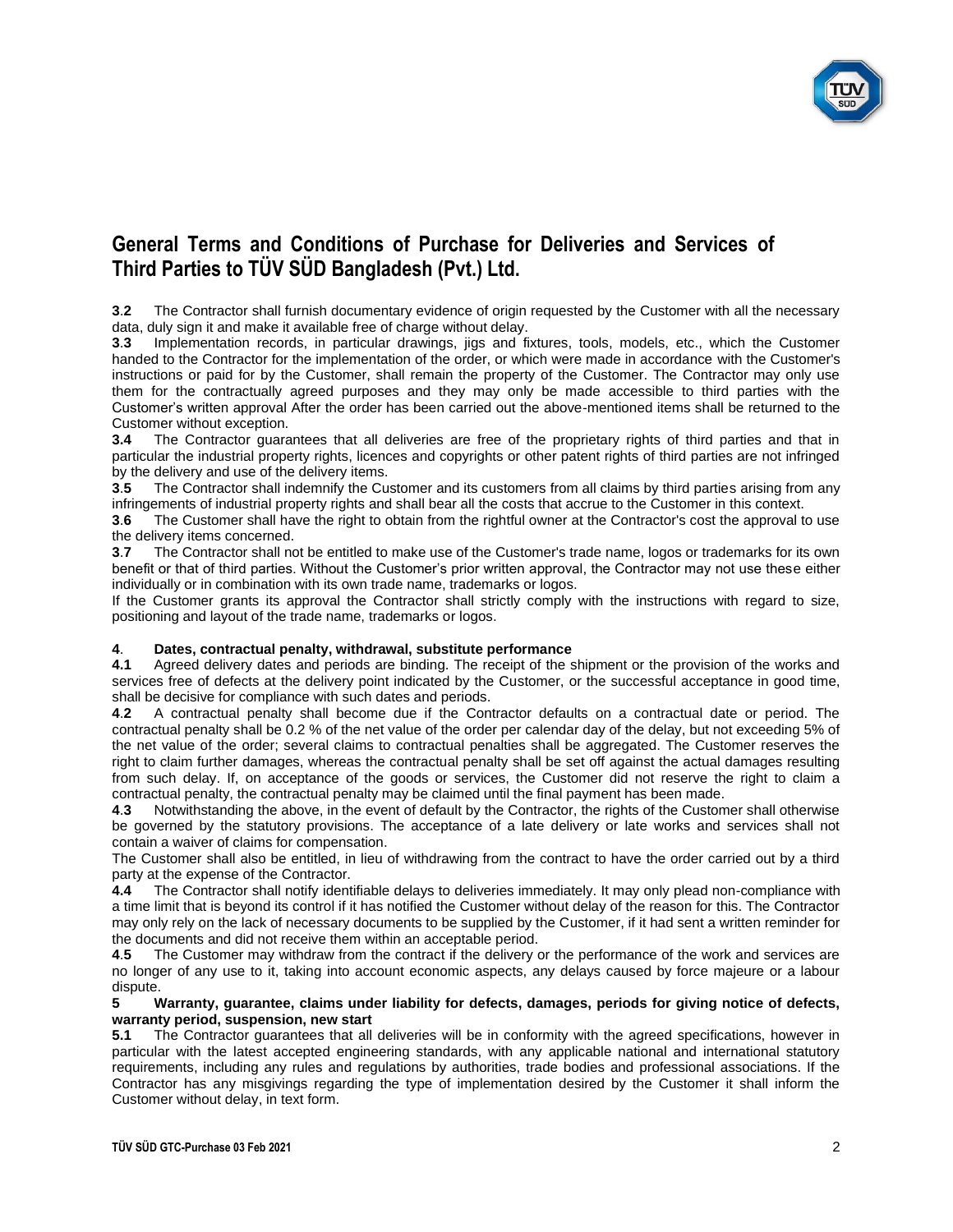

**5**.**2** The Contractor agrees, to the extent that this is economically and technically possible, to use environmentallyfriendly products and processes for its deliveries and also for the deliveries or ancillary services of third parties. At the request of the Customer, the Contractor shall issue a certificate of inspection for the delivered goods free of charge.

**5**.**3** The Customer shall notify in text form all obvious defects of the shipment/service/work without delay as soon as they are detected in accordance with the conditions of ordinary business, but not later than within 5 working days of receipt by the Customer of the shipment / acceptance. In the case of hidden defects this notification period shall be 3 working days after detection.

**5.4** Following a request by the Customer, the Contractor shall, without delay and free of charge and including all ancillary costs, remedy defects of the shipment/service or work and services that are the subject of complaints during the warranty period; such defects shall also include the non-achievement of guaranteed data and the lack of warranted qualities. The Customer shall be free to choose the type of remedy, i.e. repair, replacement of the defective parts or a replacement delivery.

The Contractor shall in particular bear all expenses in connection with the detection of the defect and its remedy, insofar as these accrue to the Customer, in particular inspection costs, costs of dismantling and assembling, freight charges, transport costs and the costs of labour and materials. This shall also apply insofar as the expenses are increased because the delivery item was taken to a location other than the place of performance.

If necessary, the Contractor shall carry out repairs or new deliveries in multishift operations or during overtime or on public holidays provided that this is necessary because of the Customer's existing essential operating reasons and provided that this can be expected of the Contractor.

After the second unsuccessful expiry of a reasonable time limit set by the Customer for repair or a replacement delivery the Customer shall be entitled to invoke the statutory rights of withdrawal or price reduction. An agreed period for the replacement delivery shall have the same legal effects as a time limit set by the Customer.

If the non-fulfilment or defective performance is limited to a definable part of the service, the withdrawal may be limited to this part insofar as the Customer has the right to withdraw from the contract and the remainder of the contract remains in force.

The Customer reserves the right to claim damages in all cases.

**5**.**5** In the event of material defects, following the unsuccessful expiry of a time limit set by the Customer for replacement deliveries, the Customer shall also be entitled with contracts of sale and purchase to render the performance itself and to obtain an advance payment.

If the Contractor fails to comply with its obligations under liability for defect within a reasonable time limit set by the Customer, the Customer may carry out the necessary measures itself or have them carried out by third parties. In urgent cases following agreement with the Contractor, the Customer may carry out the repair or have it carried out by a third party. The Customer may remedy minor defects without prior agreement in fulfilment of its obligation to minimise loss without this leading to a reduction of the Contractor's obligations arising from liability for defects. The Customer may then charge the Contractor for the necessary expenditure. This shall also apply if unusually severe damage or heavy losses are imminent.

**5**.**6** The statutory warranty periods shall apply, unless otherwise explicitly agreed. Any such period shall commence upon the surrender of the delivery item to the Customer or to a third party designated by the Customer at the location for reception or use stipulated by the Customer. As regards installations, machinery and plants the applicable warranty periods shall commence on the date of the acceptance inspection referred to in the written acceptance declaration by the Customer. If the acceptance is delayed for reasons beyond the Contractor´s control, the applicable warranty period shall commence upon the provision of the delivery item for the acceptance inspection.

**5**.**7** For deliveries or parts thereof which cannot be used by the Customer during the period in which the defect is examined and/or remedied the current guarantee period shall by extended by the period of interruption of use. For repairs or replacement deliveries or parts thereof the warranty period shall commence again after transfer of the risk.

## **6 Quality assurance, product liability**

**6.1** The Contractor shall carry out quality assurance suitable in its type and scope and in accordance with the state of the art and shall provide evidence of this to the Customer on demand. The Contractor shall conclude an appropriate quality assurance agreement with the Customer where the latter regards this as necessary.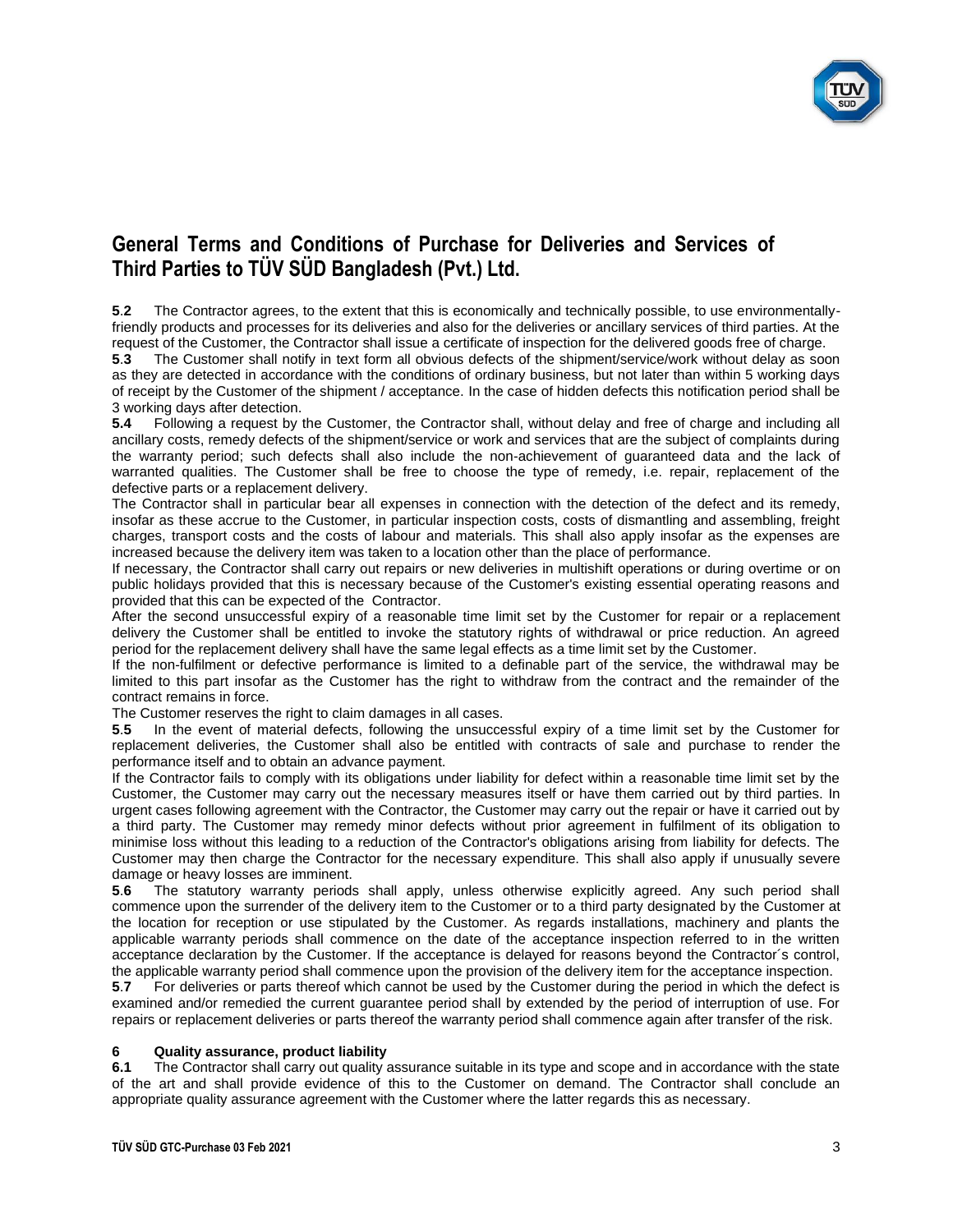

**6**.**2** The factory inspections carried out by the Contractor shall ensure that the deliveries conform to the Customer's technical specifications. The Contractor agrees to make records of all inspections and tests carried out and to file all test, measuring and inspection results for ten years. The Customer may inspect these documents at any time and make copies.<br>6.3 Unless

**6**.**3** Unless otherwise agreed the Contractor shall mark the delivery items in such a way that they are permanently recognisable as its products.

**6.4** If claims are made against the Customer for a breach of official safety regulations or under Bangladesh or foreign product liability regulations or statutes because of defectiveness of its product that is attributed to the Contractor's goods, the Customer shall be entitled to demand compensation from the Contractor for the damage insofar as this was caused by products supplied by the Contractor.

This damage also includes the costs of a precautionary recall action. As far as this is possible and reasonable the Customer shall inform the Contractor of the contents and scope of the recall measures and provide the Contractor with an opportunity to comment on such measures.

**6**.**5** In addition the Contractor shall obtain adequate insurance against all risks under product liability including the recall risk and, at the Customer's request, shall submit the insurance policy to it for inspection.

#### **7 Invoicing, payment, certificates, rights to withhold, prohibition of assignment, set-off, insolvency of the Contractor**

**7.1** Invoices shall be submitted separately to the Customer with all the appropriate documentation and data after the delivery/service or works and services. Invoices that are not duly submitted shall be deemed to be received by the Customer on the date they are corrected.

**7**.**2** Payments shall be made in the usual form within 45 days after delivery or acceptance inspection of the works and services and receipt of the invoice. Deliveries ahead of schedule (Clause 2.5) shall not affect an agreed date for payment.

**7**.**3** Insofar as certificates of material tests are agreed they shall form an essential part of the delivery or works and services and shall be sent to the Customer together with the invoice. However, the Customer must receive them not later than ten days after receipt of the invoice. In these cases the period for payment shall commence with the receipt of the agreed certificate.

**7.4** The Customer shall have the right to exercise its statutory rights to withhold payment in the event of incomplete or defective deliveries or provision of the works and services.

**7**.**5** The Contractor may not assign its claims against the Customer or have them collected by third parties without the approval of the Customer. If the Contractor assigns its claims to third parties or has them collected by third parties in spite of this the Customer shall have the option of paying the Contractor or the third party with the effect of a discharge.

**7**.**6** With the exception of the Contractor being the subject of insolvency proceedings, the Customer shall have the right to set off any claims brought against the Contractor by any other companies that are affiliated with the TÜV SÜD Group within the meaning of § 15 of the German Companies Act (AktG).

**7**.**7** If the Contractor discontinues payments and/or is over indebted or if a petition for the initiation of insolvency proceedings has been made in relation to the Contractor's assets, the Customer shall be entitled to withdraw from the contract. If the Customer does not withdraw from the contract, it shall be entitled to withhold an amount of at least 5% of the net order sum as security for the contractual guarantee obligations until the expiry of the guarantee period.

### **8. Force Majeure**

In the event that either party is unable to perform its obligations to the other party in whole or in part or not in a timely manner due to an unusual and unforeseeable event beyond the control of that party (force majeure event), the affected obligations of the party relying on the force majeure event shall be suspended for as long as the force majeure event and its consequences persists; any obligations of the other party to provide consideration during this time shall lapse. Claims of the other party, in particular claims for damages, shall not arise in this respect. The party invoking force majeure shall, however, be obliged to inform the other party without delay in text form of the event, the suspended performance obligations and the expected duration of the suspension of the performance obligations. The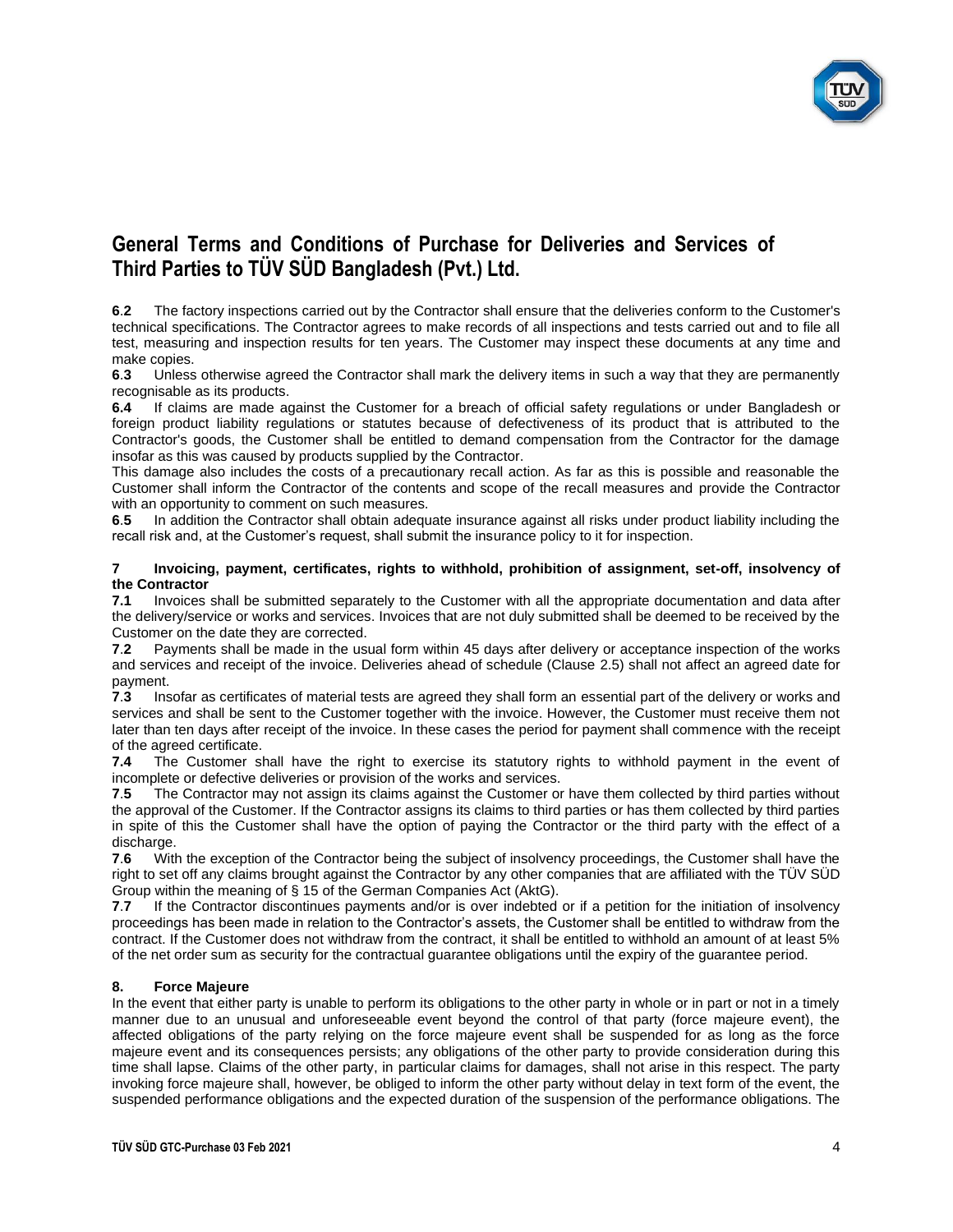

same shall apply if, by observing a reasonable duty of care, the party invoking force majeure recognizes, whilst the performance obligations are suspended, that the notified probable duration of the suspension will change significantly. If the force majeure event lasts longer than three months from the first information to the other party, both parties shall be entitled to withdraw from the contract. The right of withdrawal shall be replaced by a right of termination for continued obligations.

## **9 Compliance**

**9.1** The Contractor hereby confirms its awareness of the TÜV SÜD Code of Ethics available online at [http://www.tuv](http://www.tuv-sud.com.bd/bd-en/about-tuev-sued/tuev-sued-group/code-of-ethics)[sud.com.bd/bd-en/about-tuev-sued/tuev-sued-group/code-of-ethics](http://www.tuv-sud.com.bd/bd-en/about-tuev-sued/tuev-sued-group/code-of-ethics)

**9.2** The Contractor hereby assumes the obligation to undertake all necessary action in order to ensure that any of its employees and those in its supply chain are compliant in all respects with all applicable laws including, but not limited to the U.S. Foreign Corrupt Practices Act, the UK Bribery Act 2010 and the UK Modern Slavery Act 2015, and refrain from any illegal activities within their professional activity. The Contractor hereby confirms to the Customer that neither it nor any of its employees have committed any act in connection with this agreement that may constitute bribery, nor shall the Contractor or its employees commit such acts in the future. The Contractor hereby represents to the Customer that it shall refrain from all activities, which could constitute a criminal act of fraud, fraudulent breach of trust, criminal offence under insolvency law, criminal offence under unfair competition law, granting of an undue advantage or bribery.

**9.3** In the event that the Contractor has demonstrably and consciously entered into an agreement which represents an inadmissible restraint of competition, it shall be liable to pay to TÜV SÜD 10% of the net order value. Both contract parties shall be entitled to prove that a higher or lesser amount of damage has been caused. This payment obligation shall also arise if the contract has been terminated or fulfilled. Further contractual or statutory claims of TÜV SÜD shall remain unaffected. Inadmissible restraints of competition shall be deemed to include anticompetitive practices and agreements with other contractors/tenderers in relation to:

- the prices to be demanded,
- commitments concerning further payments,
- profit mark-ups,
- process margins and other price elements,
- payment, delivery and further conditions, insofar as they directly impact on the price,
- profit sharing or other participation arrangements

as well as recommendations, unless such practices or agreements are admissible under competition law.

**9.4** The Contractor hereby represents and warrants to the Customer that all necessary consents and authorizations have been obtained prior to providing services to the Customer.

**9.5** In the event of any violation of the provisions in this clause attributable to the Contractor's fault, the Customer shall be entitled to terminate all negotiations with the Contractor, and to terminate all contractual agreements with the Customer or withdraw from such agreements. In the event that the Customer is held liable by any third party based on a violation of any undertaking in this section by the Contractor, the Contractor hereby agrees to indemnify the Customer from any such claims. In addition, the Contractor hereby agrees to reimburse the Customer for all damages related to such third party claim.

### **10 Foreign trade**

The Contractor shall inform the Customer immediately, if any deliverable or performance is subject, in whole or in part, to export restrictions under any foreign trade rules, regulations or the terms of international embargos or export restrictions.

### **11 Severability**

If any parts of these general terms of purchase are invalid this shall not affect the validity of the remaining provisions.